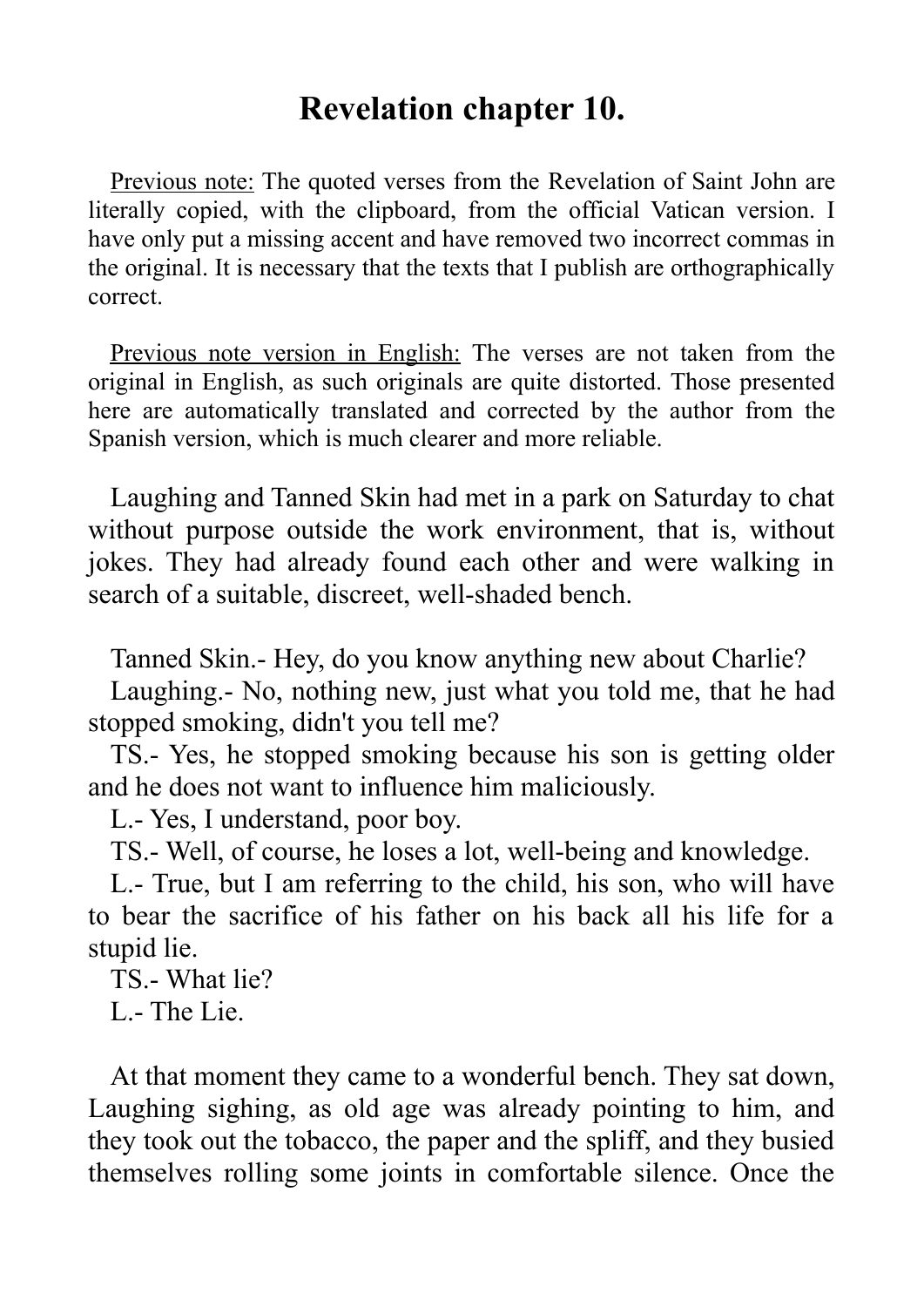joints were rolled they began to smoke and Laughing took out two very cold beers from his backpack. He carried them with frozen blocks for field coolers and wrapped in a blanket, there were a few. He passed one to Tanned Skin and opened the other with a long drink. Then he burped loudly, which caused no reaction from Tanned Skin.

Laughing was deliberately silent as they smoked cannabis and drank beer. When Tanned Skin was sufficiently cooked, he asked:

TS.- Well, what lie do you mean?

L.- To the Lie, which will be discovered at the End of the World.

TS.- Come on, come on. Don't embitter me with conspiracies. The Human Being has always been talking about the End of the World, and here we are. There is no End of the World.

L.- But Skin, from the fact that there is talk of the End of the World, it is neither deduced nor inferred that there is no End of the World. Rather, it follows that there is. Remember the saying, "when the river sounds, water carries".

TS.- Yes, true up to here, but you are inventing about the Lie.

L.- No, what the hell. The thing about the Lie comes in the Bible.

TS.- Yes? Where does the Bible say that?

L.- Almost at the end.

TS.- Let's see, Laughing. You know that I am not religious.

L.- But what the hell is that of not being religious? It is about understanding the World. You will have to understand what the religious say. How are you going to remove that part of the World? If you remove a part of the World, the World loses its meaning and you cannot understand it.

TS.- Well, I admit that. I'll look at the Bible, don't worry.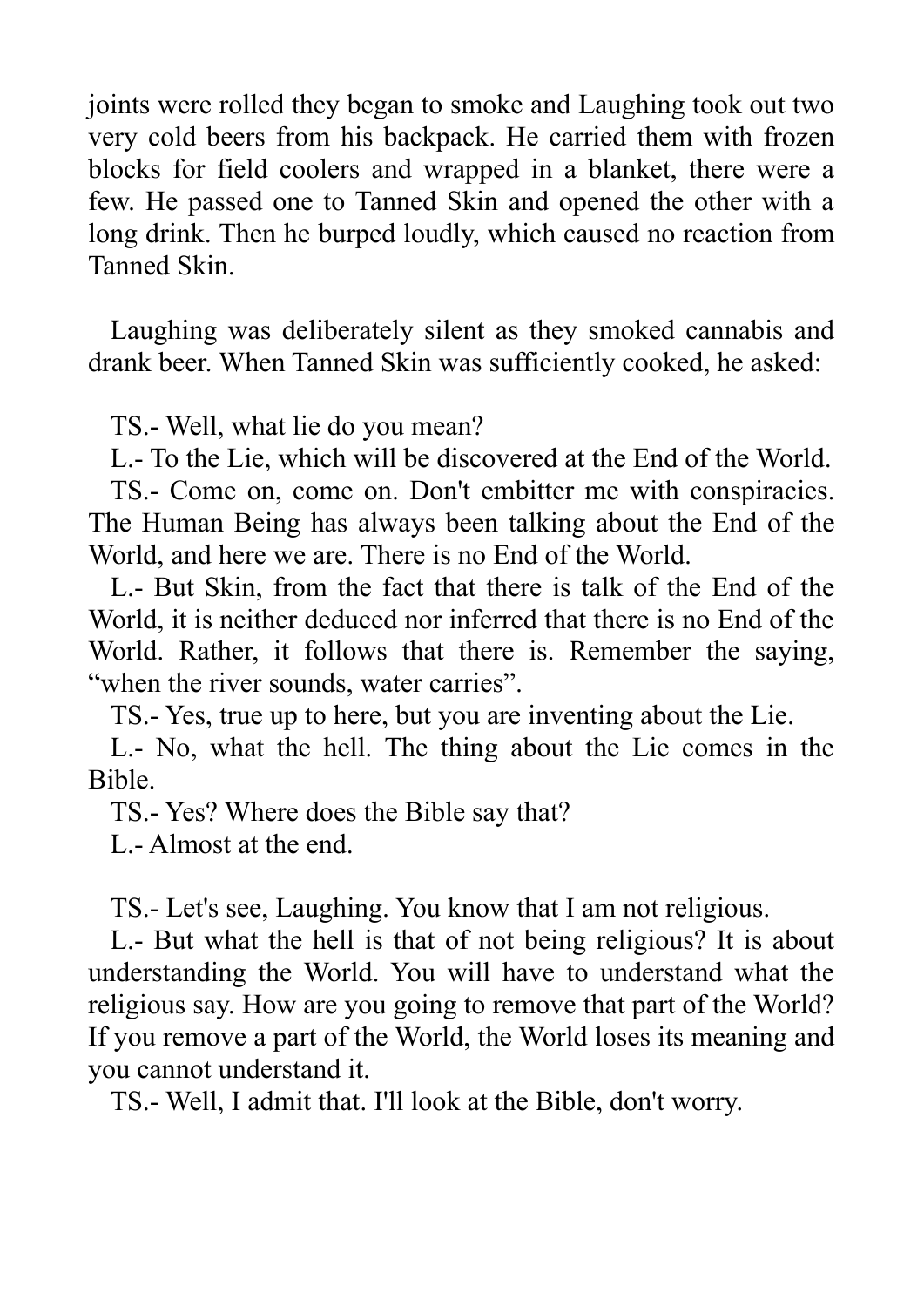They continued smoking and drinking. The beers were running out and Laughing brought out another pair, handing one to Tanned Skin, and being mischievously silent.

TS.- How is your wife?

L.- You know well that I am not married or have a stable partner or children. Why don't you look at the Bible now?

TS.- Have you brought a Bible in your backpack?

L.- Skin, don't you have a stupidphone? Don't you know that in the stupidphone you have all the human knowledge?

TS.- Well, I use the stupidphone to play and find what I want to buy, in addition to communicating. I never thought I could solve the End of the World with the stupidphone.

L.- Yes, I know. Nobody thinks of looking for information on the stupidphone. They even take it from the children, is such a crime possible?! Well, try searching.

TS.- But do you want me to read the Bible now, how stoned I am?

L.- It is not about reading the whole Bible, I will tell you where the Lie is.

TS.- And hit the Lie. What is the Lie?

L.- Well, we are going to roll other joints and everything will be clearer to you.

TS.- That sounds good to me.

They rolled other joints quietly. They had eaten a while before and had plenty of drinks, they weren't in a rush at all... Oh yeah, sure. They looked for a thicket and were relieved. Always remember, "the one who has drunk, let him piss".

Laughing had to wait again. Tanned Skin wasn't going to look at the Bible on his own initiative, come on, not even if he had announced it.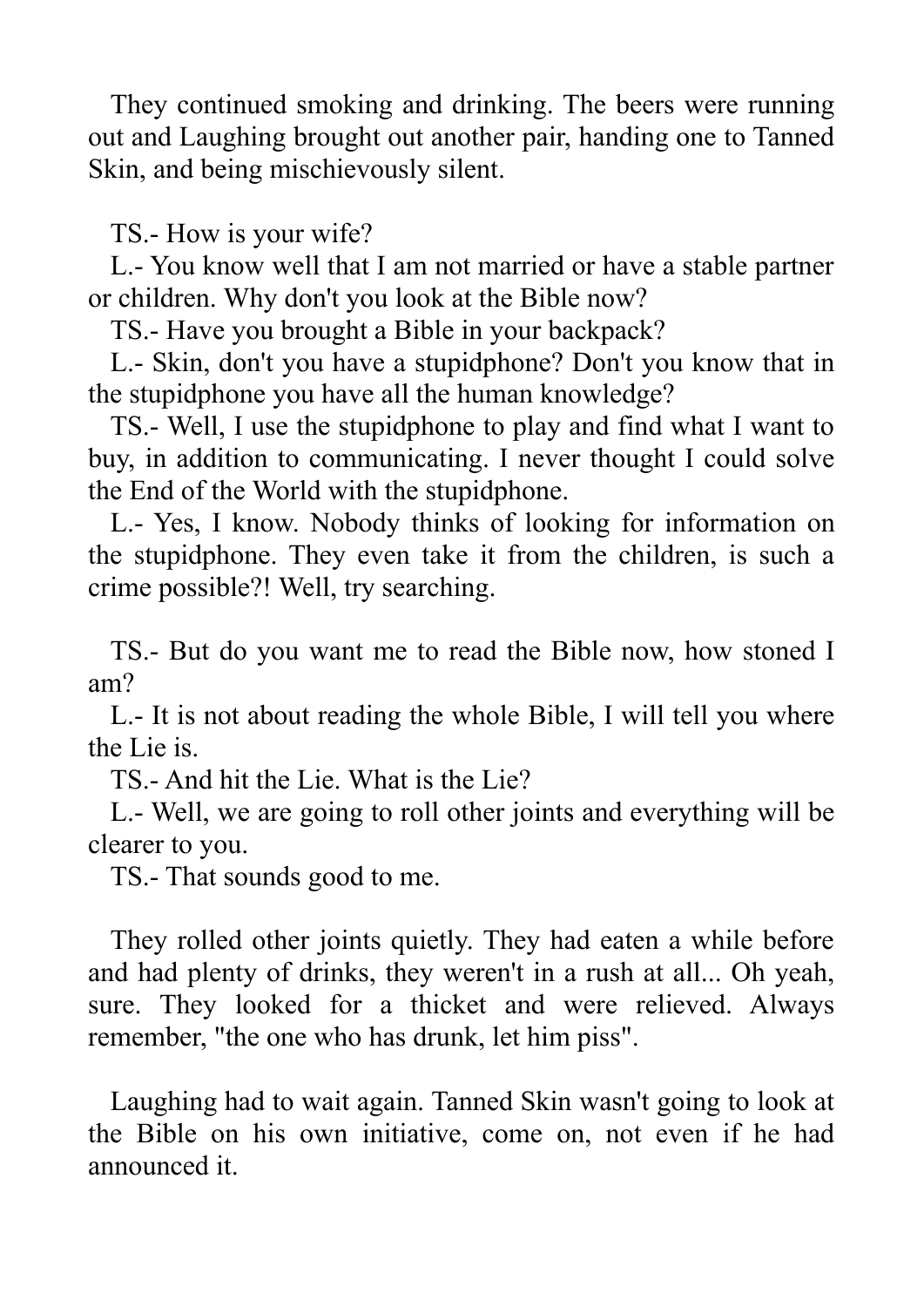TS.- Hey, our program is going pretty well, right? It has a lot of grace and good acceptance.

L.- Yes, but we have to give it a new boost. I'm thinking of introducing a great joke about the Lie.

TS.- And hit the Lie. What the fuck is the Lie?!

L.- At the End of the World, in which we are, the Lie is discovered. Look at the Bible. Let's see, take out the stupidphone, click the web browser and enter Vatican.

TS.- Ok. Vatican.

L.- Enter this one: Vatican.va

TS.- Vatican.va, good.

L.- In the bottom corner: Testi Fondamentali

TS.- Testi Fondamentali, good.

L.- There you have The Holy Bible. Click.

TS.- The Holy Bible, good.

L.- Click spagnolo.

TS.- Spanish, good.

L.- You already have the index of the Bible. Roll down to the end and you have Revelation. Click on chapter 10.

TS.- Revelation chapter 10, good. And here is the Lie?

L.- Yes. Read slowly.

## 1. Then I saw another mighty Angel descend from heaven, wrapped in a cloud, with a rainbow over his head. His face was like the sun, his legs were like pillars of fire,

TS.- But what the hell is an angel? Hey, this is bullshit.

L.- Do you know what an angel is? This is how he expresses himself, Saint John, the author of this text. You are looking for an excuse to dismiss without understanding, you are cheating. Walk, keep reading and trie to understand. Here he speaks of a person with great power. Don't be sidetracked by the author's bombastic rhetoric. Keep reading.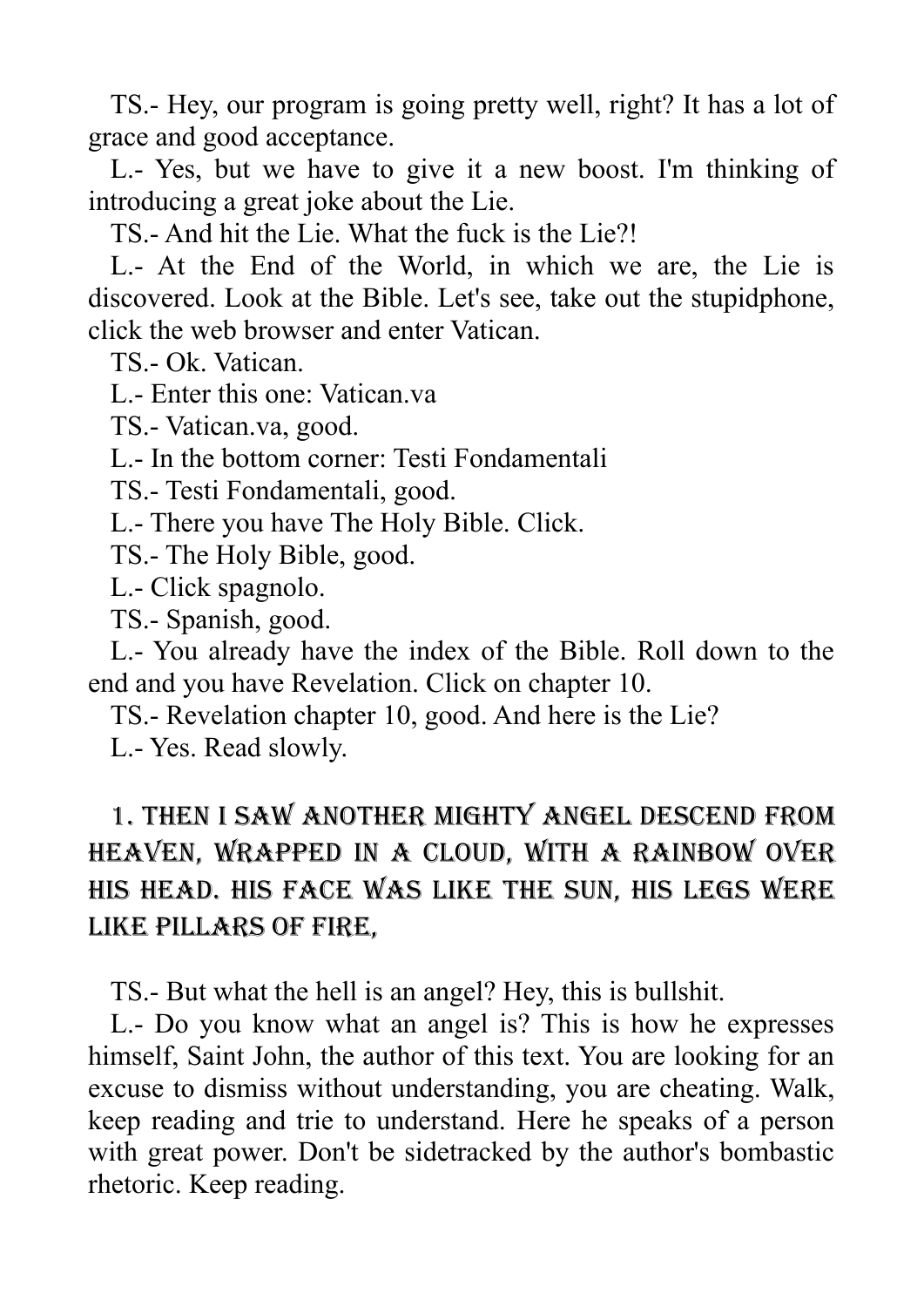## 2. and in his hand he had a small book open. He put his right foot on the sea and his left on the LAND,

TS.- And this means something, smart ass?

L.- Of course. He says two things here. First, that whoever discovers the Lie communicates it to the world with a short Message. And second, that this Message will be addressed to the Totality of Humanity, to the two parts of Duality.

TS.- Well, what are those two parts? Because here he says the sea and the land.

L.- That's it. He refers to chaos and government. Those are the two parts of Humanity and of every human being, not just religious people, all of us.

TS.- Because you do say so?

L.- No, not because I say so, but because I have understood it. Have you not seen, for example, the mythology of the Ancient Egyptians? A mound of earth arises from the water, that is, government, or order, arises from chaos. They call this mound Mastaba, and the first pharaohs were buried under a mastaba. Then they added more mastabas and had the pyramids, which are the representation of the government exercised by the pharaoh. There is the Step Pyramid, which is clearly a mastabas overlay, then they removed the steps. And the Ancient Egyptians are not the only ones, the Mayans had the same myth, no news from each other. Keep reading.

## 3. and he scream in a loud voice, like the roar of a lion. Then the seven thunders resounded with his voices.

L.- There you have it. The rainbow guy Message will sound loud, like a lion's roar. And it will resound, that is, it will be forwarded by the seven thunders. Keep reading.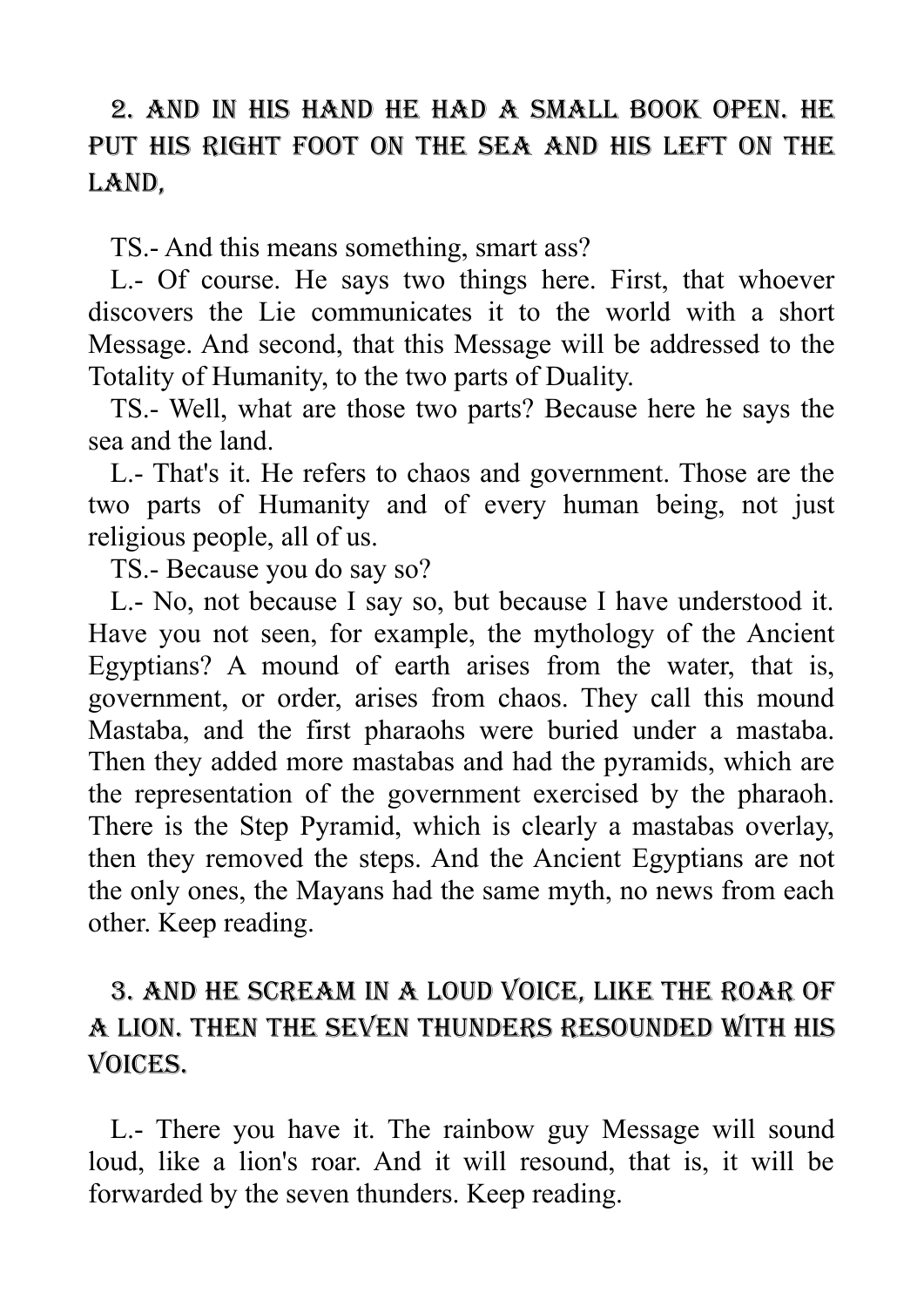## 4. Once they spoke, I got ready to write, but a voice from heaven ordered me: "Keep secret what the seven thunders have said and do not write it down."

TS.- Why shouldn't he write it? It would be better if he had said it already in his Revelation, right?

L.- No, no way. So the Human Beings weren't in a position to know. They would have censored and destroyed it, the entire text.

TS.- Well, okay. But who is speaking to Saint John? Because they tell him this. Is he hallucinating like crazy?

L.- No, he is not hallucinating, and the crazy are not hallucinating either. But do not want to know so much at the moment, you will already know. Keep reading.

## 5. And the Angel that I had seen standing on the sea and on the earth raised his right hand towards the sky,

L.- Continue.

# 6. and he swore by the one who lives forever and ever, by who has created heaven, earth and sea and everything in them, saying: «The time of WAITING IS OVER!

L.- Do not get carried away by stupid decorations. Saint John knew very well that no one lives forever and ever, nor one created Heaven, Earth, and so on. The point here is that the rainbow guy marks the end of human waiting.

TS.- What is the human waiting?

L.- Waiting for the End of the World, until which time Humanity will not want to hear anything that makes it understand...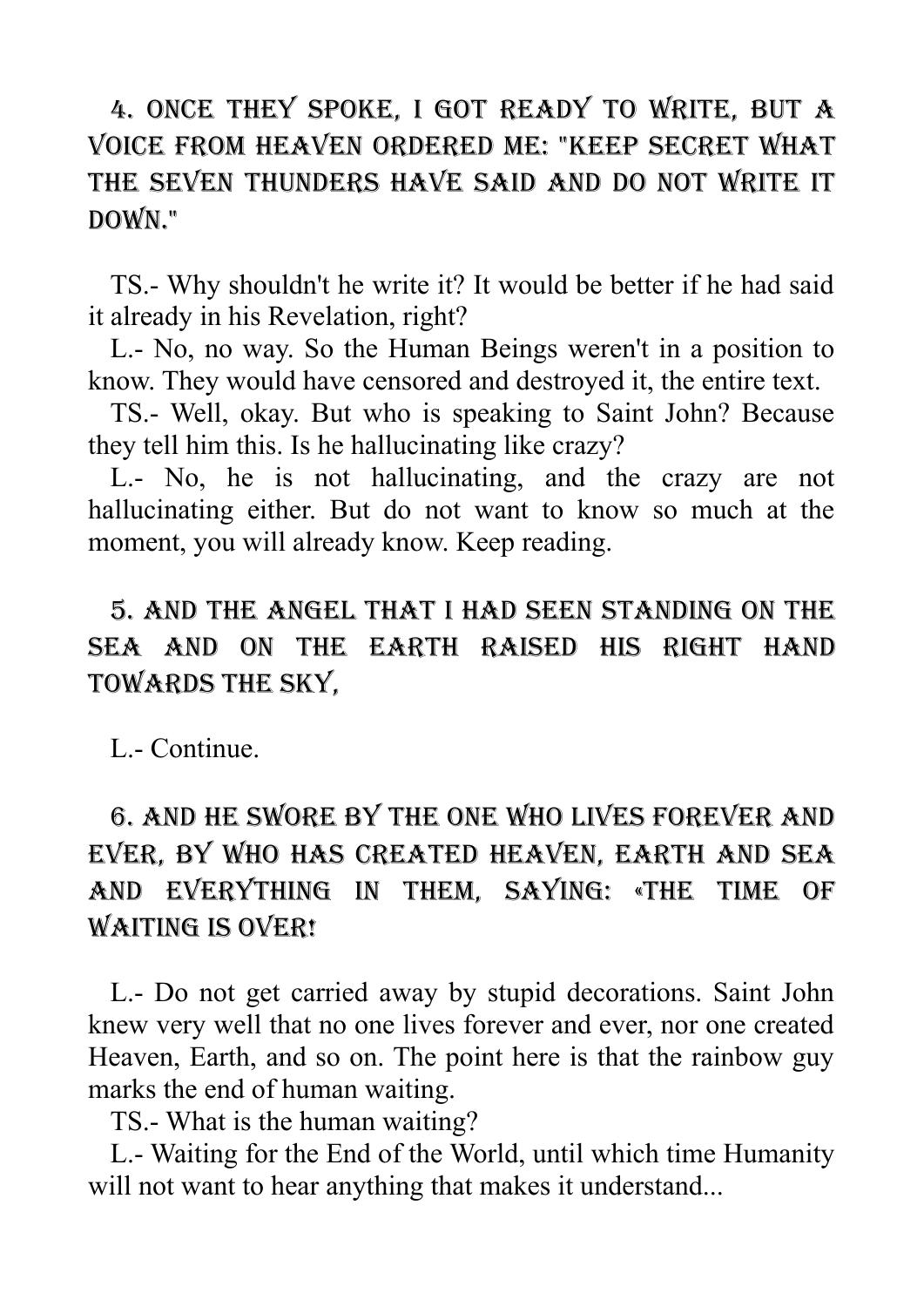TS.- Don't stop there, Laughing. Understand what?

L.- What we saw before, the reason why they tell Saint John not to write what the seven thunders have said. Keep reading.

# 7. But the day that the trumpet of the seventh Angel sounds and his voice is heard, the mystery of God will be fulfilled, according to the announcement that he made to his servants, the prophets.

Tanned Skin was silent waiting for an explanation, but Laughing was also silent. At last, Tanned Skin spoke.

TS.- Well, Laughing. As I have heard and I think, there is no Mystery of God, that is clear. God would be, I don't think so, but believers believe that God would be the creator of Existence. What I have heard is "the mysterious plan of God."

L.- No, no, no. Sure enough, if you see the English translation, it says "God's mysterious plan", but it is that English-speaking people are more prone to self-delusion. No, let's see. God's plan is no mystery at all, it is clearly clearly stated by Saint John himself later on. Look, go to chapter 14 and reads verses 14 through 19 included.

14-14. And I saw a white cloud on which Sat someone who looked like a Son of man, with a golden crown on his head and a sharp sickle in his hand.

14-15. Immediately another Angel came out of the Temple and shouted in a powerful voice to the one who was sitting on the cloud: "Take hold of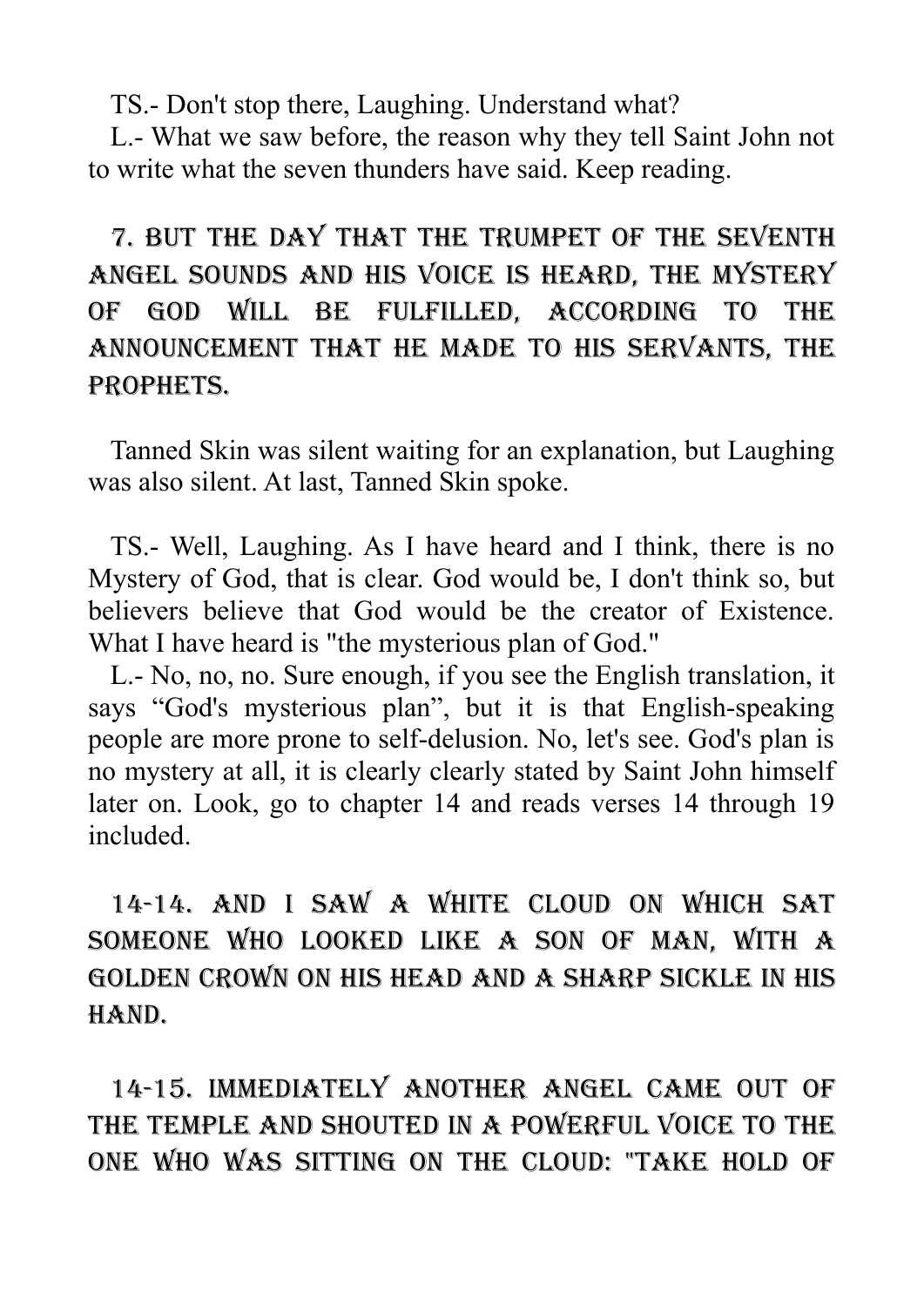your sickle and reap, because the time of harvest has come and the fields of the earth are ripe."

14-16. And he that sat on the cloud passed his sickle over the earth, and it was reaped.

14-17. Then another Angel came out of the Temple in heaven, also carrying a sharp sickle.

14-18. And another Angel came out of the altar –the one who has power over the fire– and shouted with a powerful voice to the one with the sharp sickle: "Take hold of your sickle and harvest the bunches of the earth's vine, because they have reached maturity."

#### 14-19. The Angel passed the sharp sickle over the earth, harvested the vine and threw the bunches into the immense vat of God's wrath.

L.- Do you realize? God's plan is Total Planet Suicide. Ask a priest and he will confirm it. It is no mystery. In addition, it will be in two stages. First, most of us will die of hunger, because we all go like little lambs to the slaughterhouse, without effective opposition to the ecological destruction of the planet, which is already causing widespread and progressive famine. Then nuclear bombs will be dropped and nuclear power plants will burst, "the one who has power over the fire." Why do you think the Ancient Egyptians also mummified animals and offered them to the gods? Because the Human Being is not only going to suicide Humanity, but the Whole Planet. That's what nuclear power plants are for, to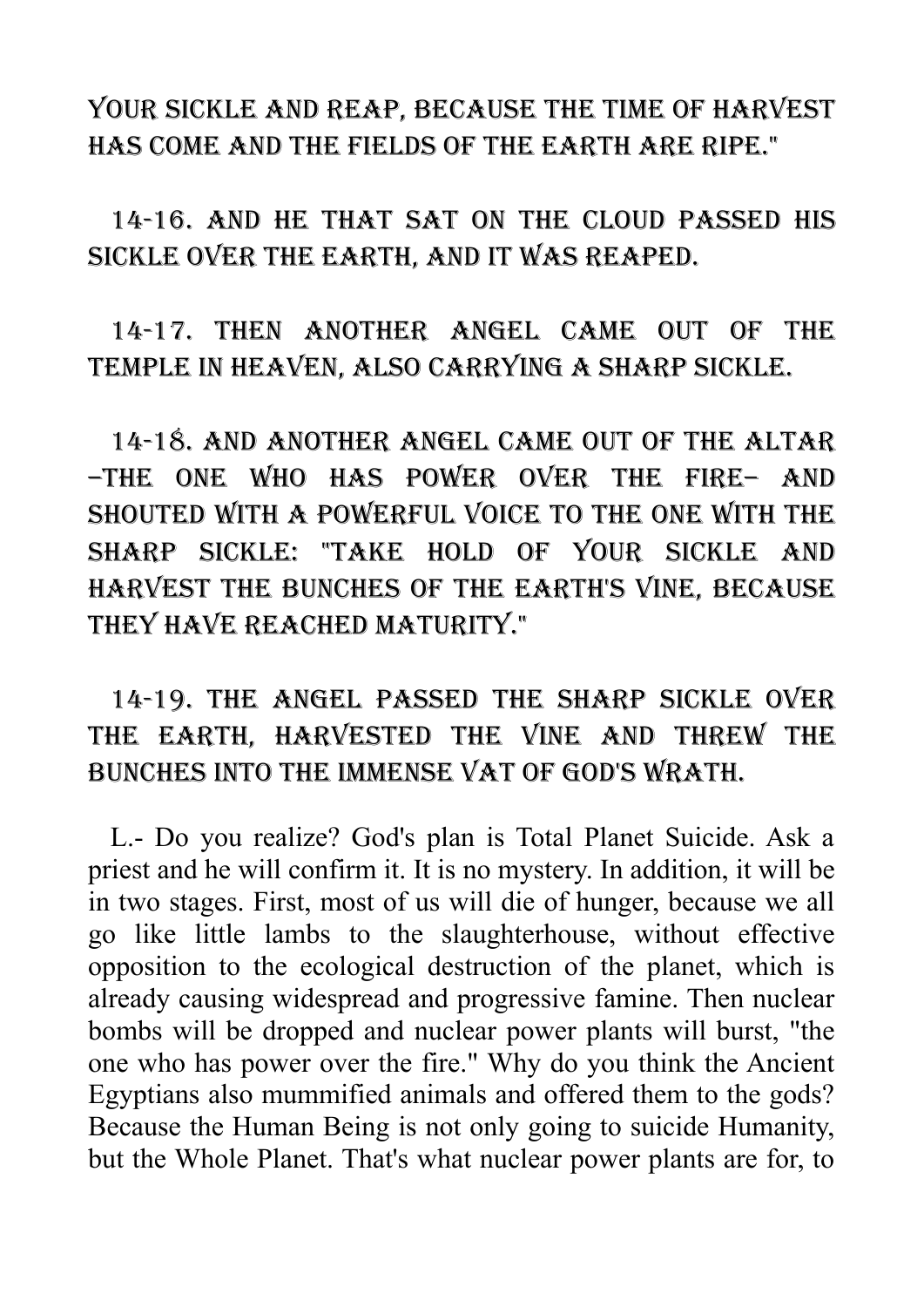ensure the Total Death of the Planet. Why else would the Human Being commit such stupidity, do something so dangerous?

On the other hand, continued Laughing, nobody believes that God is the creator of Existence. I already told you that Religion is not a matter of beliefs, but of understandings. Now Religion is open to all Human Beings, of course, to the Totality, to the Earth and the Sea. No human being needs authorization to read religious texts because he or she does not commit to anything, he or she is not joining, but only understanding. Do you understand?

TS.- Yes, I think I do understand. But then what is the point of belief in God?

L.- Well, you have seen movies, documentaries, you have even studied history at school and others. You know very well that the Human Being has always been at war, and fights for his and her god. If God were the creator of Existence, this would not make any sense. It is thought that the Human Being fights because he or she does not agree, but it is not necessary to agree to live in peace. So, the Mystery of God is that God will be the human being who definitively wins in this fight to suicide the planet. In other words, all wars have been representations of the End of the World. This is the Mystery of God: God will be the one who wins. The priests have said it over and over again.

TS.- Wow. You leave me in one piece.

L.- Then, when the rainbow guy trumpet sounds and his voice is heard, it is not that the Mystery of God is fulfilled, but that it is disclosed, not yet fulfilled. Keep reading Chapter 10.

8. And the voice that I had heard from heaven spoke to me again, telling me: "Go and take the little book that the Angel who is standing on the sea and on the earth has open in his hand."

L.- Continue.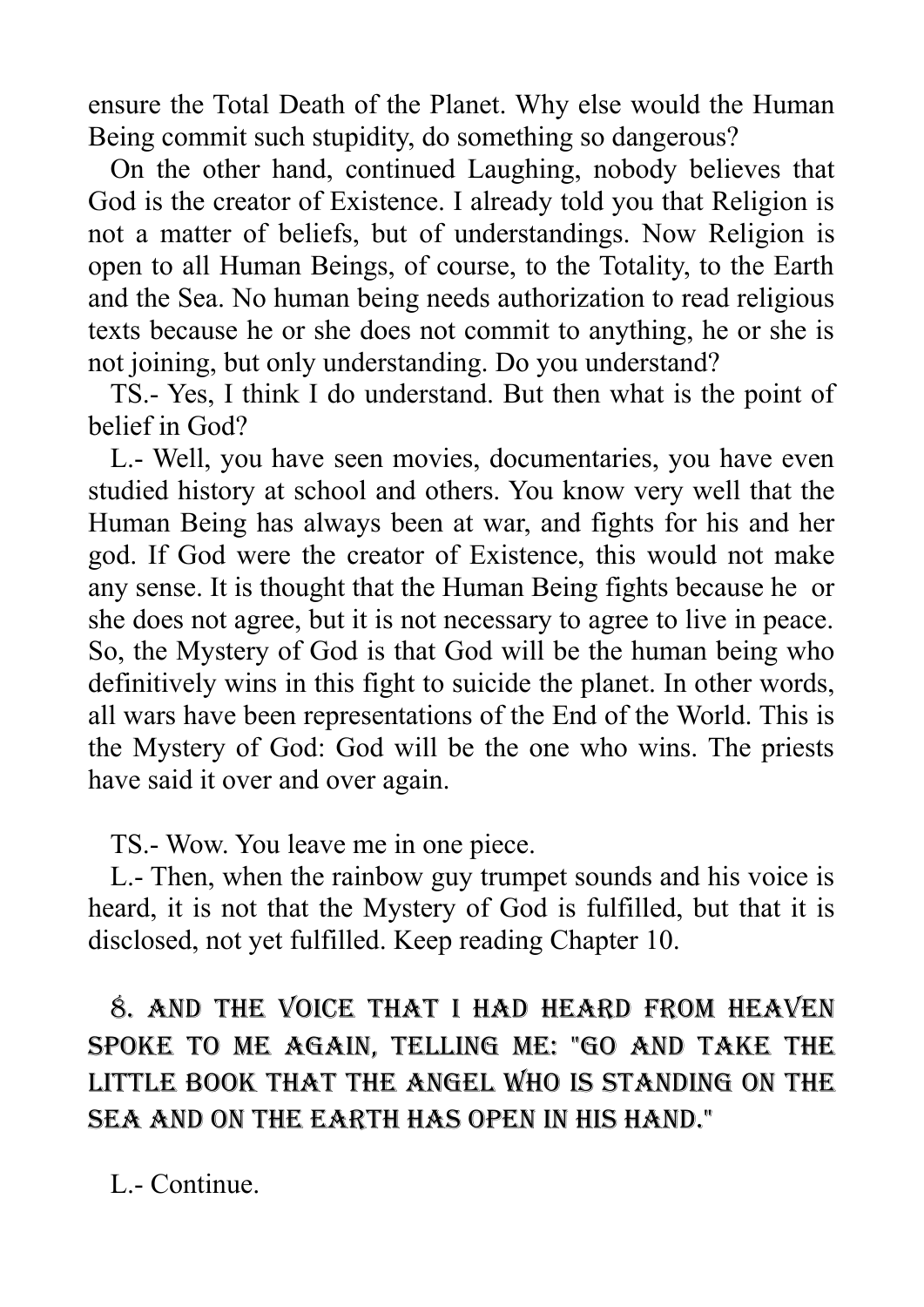9. I ran to the Angel and begged him to give me the little book, and he replied: «Here and eat it; It will be bitter for your stomach, but in your mouth it will be sweet as honey ».

L.- Continue.

## 10. I took the little book from the Angel's hand and ate it: in my mouth it was sweet like honey, but when I finished eating it, it turned bitter in my stomach.

L.- Sure, you have to take the Little Rainbow Book, you can't refuse it. Now, it's sweet on the one hand because it offers Paradise as long as we live and undoes the stupid human misunderstanding that turns us into suicide criminals. This is wonderful. But it is bitter because it makes us see Death, which we have hidden under the Lie but, above all, it makes us see our criminality, of everyone, at all times. This is the bitter thing really, Death has no importance.

TS.- Okay, and what is the Lie? Because that word does not appear here.

L.- Read the last verse.

## 11. Then I was told: "It is necessary that you prophesy again about a multitude of peoples, nations, languages and kings."

TS.- Nor does he speak here of the Lie.

L.- What does not speak?! Let's see, Skin. Saint John is told that he must change his prophecy, of course, because with the Little Rainbow Book things are different, there would no longer be Suicide of the Planet. However, Saint John does not change his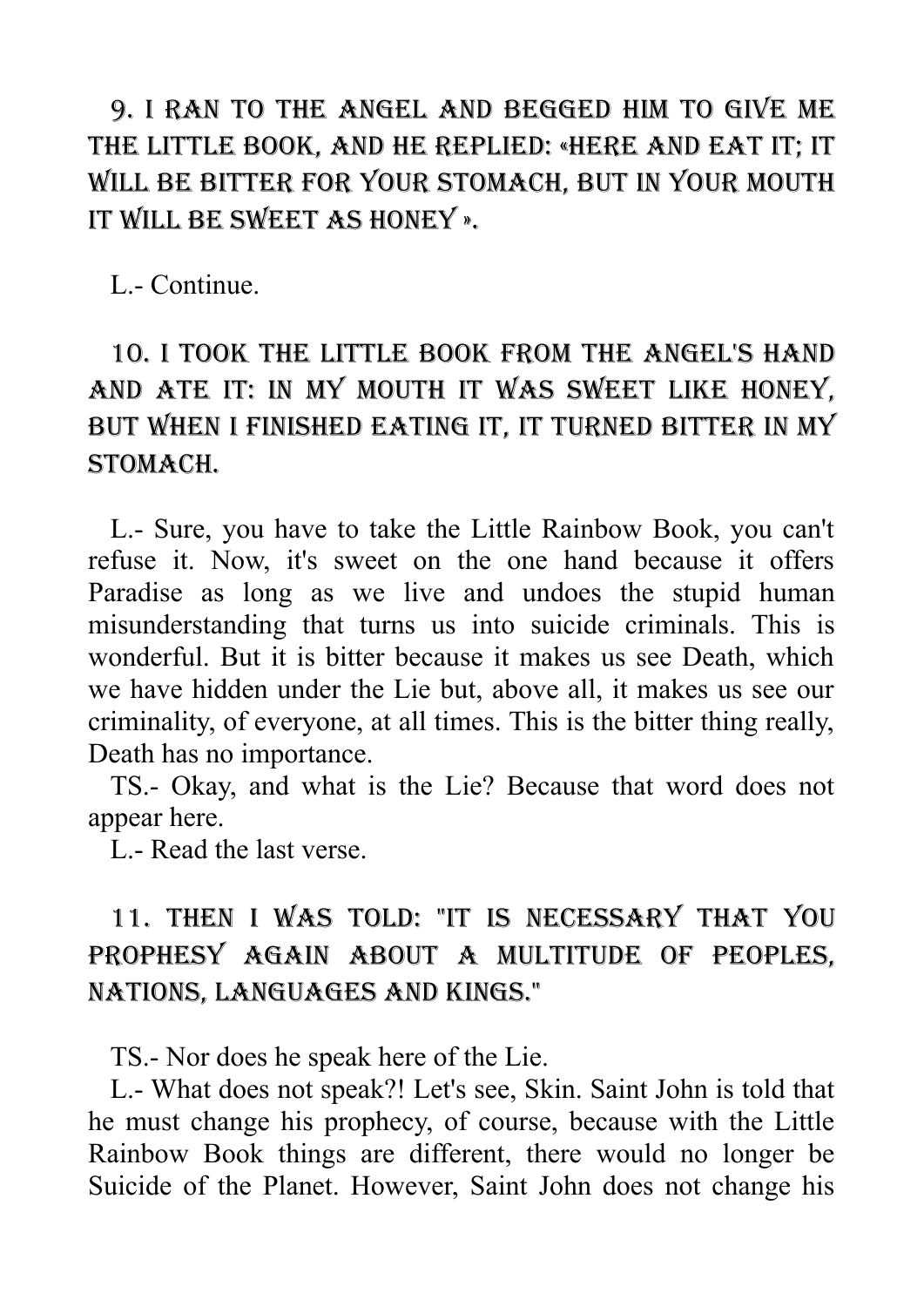prophecy, and he continues until Suicide. Why do you think he does this, why is he stubbornness?

TS.- Well, you have caught me here. Because, it seems, Saint John knew the Mystery of God, they had told him.

L.- Indeed, he knew it. And he also knew the Lie. In other words, Saint John prophesied that Human Beings will commit suicide on the planet even knowing the Lie and the Mystery of God.

TS.- Yes, well, Laughing, I think I am understanding despite the macabre of the matter, but remember that you have not yet told me the cursed Lie. On the other hand, Saint John believed in life after death...

L.- (Hitting Tanned Skin's shoulder with the back of his hand) There you have the Lie, you fool!!

Tanned Skin, a second later, erupted in a loud scream as he ran off as if pursued by the Devil.

#### END.

Author's Note 1: This reasoning is valid and logical, but that was not how I discovered the Mystery of God and the Lie, but in the reverse order, that is, I first discovered the Lie, specifically when reading umpteenth verse 14-13 of this same text, the Revelation of Saint John.

14-13. Then I heard a voice ordering me from heaven: «Write: Happy are those who die in the LORD! YES - SAYS THE SPIRIT - FROM NOW ON, THEY CAN rest from their fatigue, because their works accompany them».

And he says this after exposing horrible Crimes Against Humanity "of the saints, of those who keep the commandments of